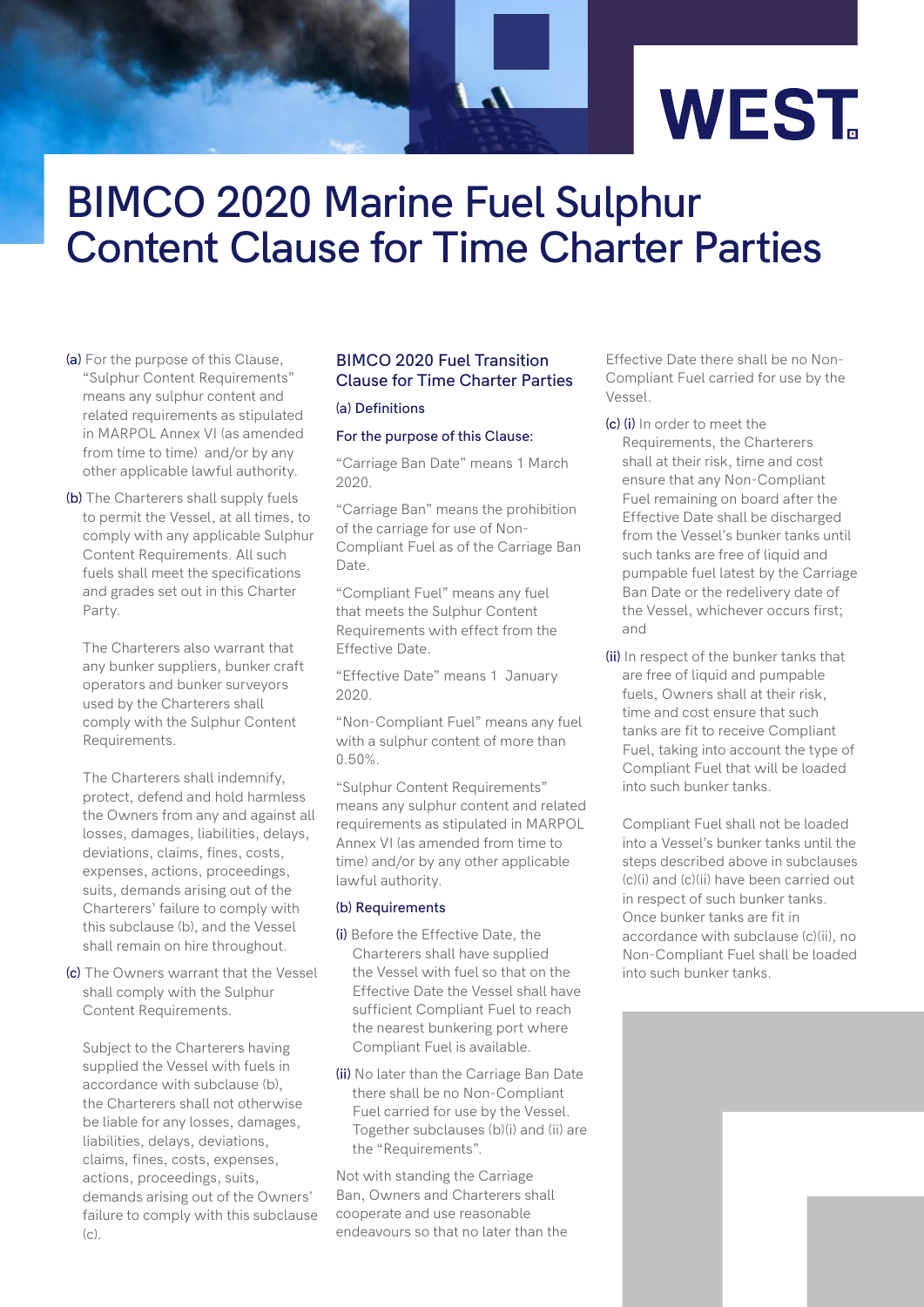- **(d)** Disposal of Non-Compliant Fuel In respect of Non-Compliant Fuel, if any, which needs to be discharged from the Vessel in accordance with subclause (c)(i), Charterers shall dispose of such fuel in accordance with any applicable local regulations at Charterers' risk, time and cost.
- **(e)** Segregation Unless otherwise agreed between Owners and Charterers, each supply of Compliant Fuel shall be bunkered into empty tanks within the Vessel's natural segregation.

# **INTERTANKO BUNKER COMPLIANCE CLAUSE for Time Charterparties – General Provisions**

- **1.1.** Charterers warrant that they will supply bunkers (hereafter referred to as 'Compliant Bunkers'):
- **a)** Of sufficient quantity and quality to enable the Vessel to:
- **i.** Comply with the global limits on sulphur content of fuel oil under Regulation 14.1 of MARPOL Annex VI (as amended from time to time) ('MARPOL Annex VI'), including the maximum 0.50% m/m for fuel oil used on board after 1 January 2020 ('0.50% Sulphur Cap')
- **ii.** Comply with the limit of 0.10% m/m on sulphur content of fuel oil within designated Emission Control Areas under Regulation 14.3-4 of MARPOL Annex VI
- **iii.** Comply with Regulation 18.3 of MARPOL Annex VI regarding quality of fuel oil supplied to the Vessel
- **iv.** Comply with Regulation 4.2.1.1. of the International Convention for Safety of Life at Sea (SOLAS) Chapter II-2 regarding a minimum flashpoint for fuel oil of 60°C
- **v.** Comply with any other local, regional or national laws or regulations relating to the limits on sulphur content of fuel oils, bunker specification, and bunkering procedures in any areas the Vessel

is ordered to and does proceed

- **vi.** Avoid non-compatibility with any bunkers previously supplied under this charterparty.
- **b)** In accordance with the specifications in the latest version of ISO 8217 as at the time of supply and/or any other specifications and grades contained elsewhere in this charterparty.
- **c)** That are fit for purpose and suitable for burning in the main and auxiliary engines of the Vessel.
- **1.2.** Charterers shall further ensure that their bunker suppliers shall provide:
- **a.** Bunker delivery note in accordance with and containing the minimum information specified in Appendix V of MARPOL Annex VI; and
- **b.** Representative sample of the bunkers delivered in accordance with Regulation 18.8.1 of MARPOL Annex VI and the guidelines set out in IMO Resolution MEPC.182(59) and any subsequent amendment thereto.
- **1.3.** Where bunkers are supplied by Charterers in a place where MARPOL Annex VI is in force, Charterers warrant that any bunker suppliers shall be registered if required, and shall comply with Regulations 14 and 18 of MARPOL Annex VI, including the provisions relating to sampling and bunker delivery notes.
- **1.4.** Charterers shall indemnify Owners for any loss, liability, damage, fines, delay, deviation, cost or expense arising from or connected to Charterers' failure to comply with the provisions of this Clause.
- **2.1.** Owners warrant that provided always that Charterers have fulfilled their obligations under this Clause:
- **a.** The Vessel shall comply with the global limits on sulphur content of fuel oil, the limits on sulphur

content of fuel oil within designated Emission Control Areas and any other applicable requirements of Regulations 14 and 18 of MARPOL Annex VI and any other local, regional or national laws or regulations relating to the limits on sulphur content of fuel oil and bunkering procedures applicable in any areas the Vessel is ordered to and does proceed.

- **b.** The Vessel shall be able to consume Compliant Bunkers
- **c.** Any bunkers supplied will be kept segregated and not commingled with any previous supply until a compatibility test has been carried out
- **d.** They participate in a recognised fuel testing programme.
- **2.2.** Owners shall indemnify Charterers for any loss, liability, damage, fines, delay, cost or expense arising from or connected with Owners' failure to comply with the provisions of this Clause.
- **3.** Any speed and performance undertaking in this Charterparty is based on use of Compliant Bunkers. Fuel changeover periods will be excluded from any speed and performance evaluation.

Additional provisions for Vessels to be redelivered in 2019.

If the Vessel will be redelivered pursuant to this charterparty between (insert date to give sufficient time for below to occur) and 31 December 2019 the following additional provisions will apply:

- **4.1.** Charterers warrant that on redelivery:
- **a.** Any fuel oil used or carried for use with a sulphur content in excess of 0.50% m/m ('High Sulphur Fuel Oil') remaining on board will not exceed [insert amount depends on ship type/date/trade etc] MT.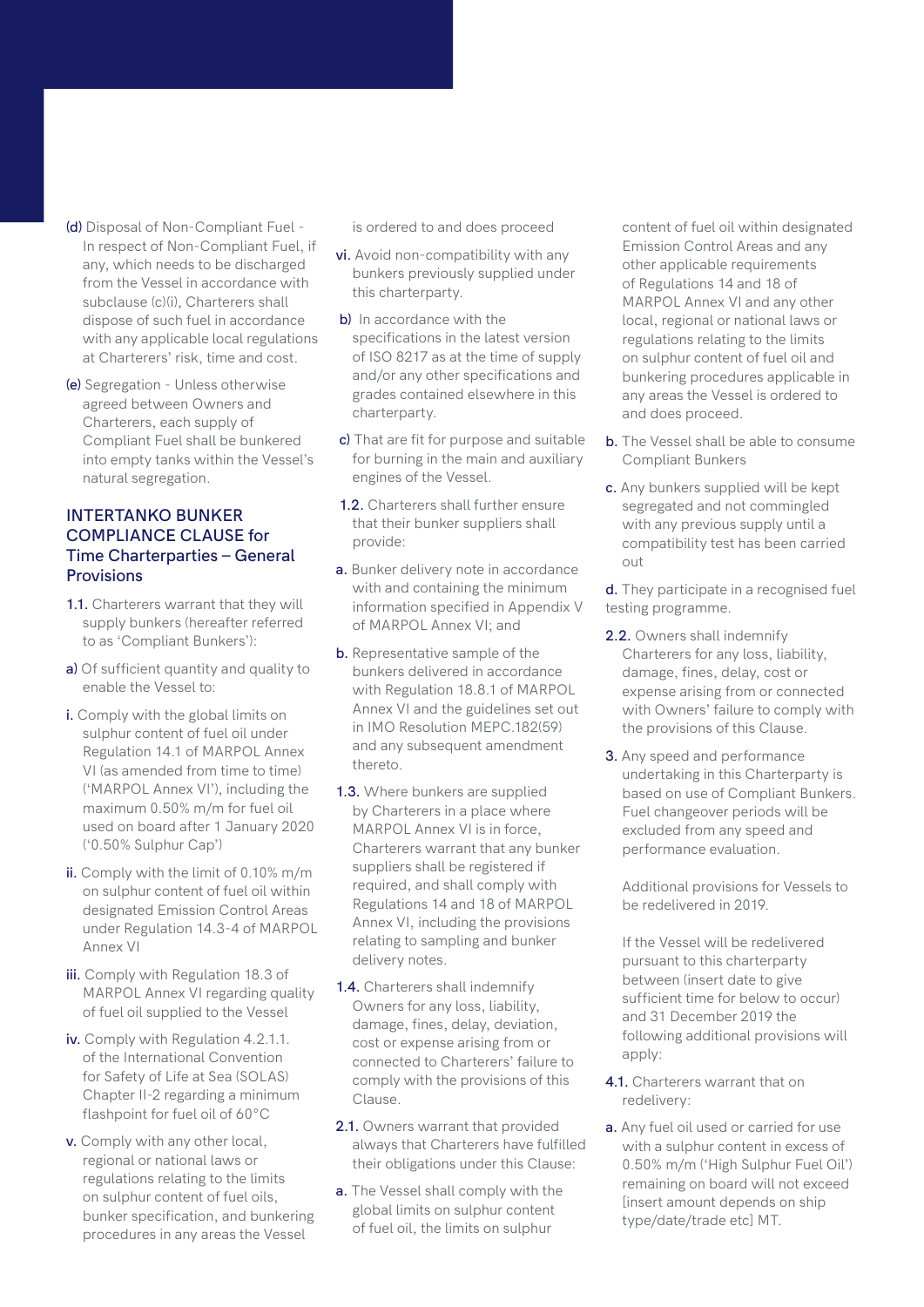- **b.** There will be a minimum of linsert amount depends on ship type/ date/trade] fuel oil with a sulphur content at or below 0.50%m/m MT ('Low Sulphur Fuel Oil) on board to safely reach the next bunkering port (if after 1 January 2020) at which Compliant Bunkers are available.
- **4.2.** Charterers to allow Owners to prepare the Vessel to receive Compliant Bunkers at Owner's expense provided same does not interfere with Charterer's operations.

# **Additional provisions for Vessels to be redelivered after 31st December 2019**

If the Vessel will be redelivered pursuant to this charterparty on or after 31st December 2019, the following additional provisions shall apply:

- **5.** By (1 October 2019/date in Ship Implementation Plan), Owners and Charterers shall discuss in good faith the procedure for cleaning and/or flushing the tanks with gasoil in order to prepare the Vessel to receive Compliant Bunkers.
- **6.** By (1 December 2019/date in Ship Implementation Plan), Charterers shall make arrangements to Owners' satisfaction to supply sufficient Compliant Bunkers in accordance with Clause 1 above to enable the Vessel to reach the next bunkering port after 1 January 2020 at which Compliant Bunkers are available.
- **7.** From (1 December 2019/date in Ship Implementation Plan) Owners may burn any Low Sulphur Fuel Oil or Marine Gas Oil on board (up to 0.50% m/m) in order to prepare the Vessel for the introduction of the 0.50% Sulphur Cap.
- **8.** If Charterers have failed to advise Owners of their arrangements under Clause 6 above, Owners have the right to arrange an additional supply of Compliant Bunkers between (1 December 2019/ date in Ship Implementation Plan) and

31 December 2019 at Charterers' expense provided same does not interfere with Charterers operations and to take the steps outlined in sub-Clause 9.1 below.

#### **9.1. Charterers shall:**

- **a.** Prior to 1 January 2020 order preparation of bunker tanks, including cleaning or flushing with gasoil as necessary, to Owners' satisfaction in order to receive Compliant Bunkers;
- **b.** Prior to redelivery or 1 March 2020, whichever is earlier, remove all non-Compliant Bunkers and arrange disposal of the same and any residues ashore as necessary.

All costs relating to Clause 9.1 (save as provided in 9.2 below) shall be for Charterers' account. Vessel will remain on hire.

**9.2.** If tank cleaning is required in order to receive Compliant Bunkers, it shall be carried out at a time and place to be determined by Owners and all costs shall be for Owners' account. Vessel will be off-hire.

# **Intertanko's Scrubber Clause for Time Charterparties**

- **1.** The Vessel shall be delivered with a fully functional Exhaust Gas Cleaning System ('Scrubber'), as described in this charterparty {or insert description here e.g. open/closed loop/hybrid / maker and design} for use as an alternative/equivalent means of compliance with the global limits on sulphur content of fuel oil under Regulation 14 of MARPOL Annex VI (as amended from time to time) ('MARPOL Annex VI'), including:
- **i.** The maximum 0.50% m/m for fuel oil used on board after 1 January 2020 when the Vessel is outside designated Emission Control Areas under Regulation 14.3-4 of MARPOL Annex VI ('ECAs'); and
- **ii.** The limit of 0.10% m/m on sulphur content of fuel oil within ECAs [Delete if vessel will use 0.10% m/m fuel oil in ECAs].

# **2.1. Owners warrant that the Scrubber:**

- **i.** Has been tested, certified, surveyed and verified as required in accordance with the 2015 Guidelines for Exhaust Gas Cleaning Systems (MEPC 259/68) and any subsequent amendment thereto (the '2015 Guidelines').
- **ii.** Is capable of scrubbing fuel oil with a maximum sulphur content of [3.50% / maximum sulphur content warranted by the scrubber manufacturer – delete as appropriate] and will be maintained in a good and efficient state throughout the charter period.
- **2.2.** Owners shall indemnify Charterers for any loss, liability, damage, fines, delay, cost or expense arising from or connected with Owners' failure to comply with the provisions of this Clause.
- **3.1.** Charterers warrant that they will provide fuel oil:
- **i.** With a maximum sulphur content of [3.50% / maximum sulphur content warranted by the scrubber manufacturer in the Scrubber Technical Manual – delete as appropriate} ('High Sulphur Fuel Oil');
- **ii.** In accordance with the specifications in the latest version of ISO 8217 as at the time of supply and/or any other specifications and grades contained elsewhere in this charterparty;
- **iii.** That is in all respects fit for purpose and suitable for burning in the main and auxiliary engines of the Vessel.

**3.2.** Charterers shall further ensure that for all fuel supplied, their bunker suppliers shall provide:

**i.** A bunker delivery note in accordance with and containing the minimum information specified in Appendix V of MARPOL Annex VI; and